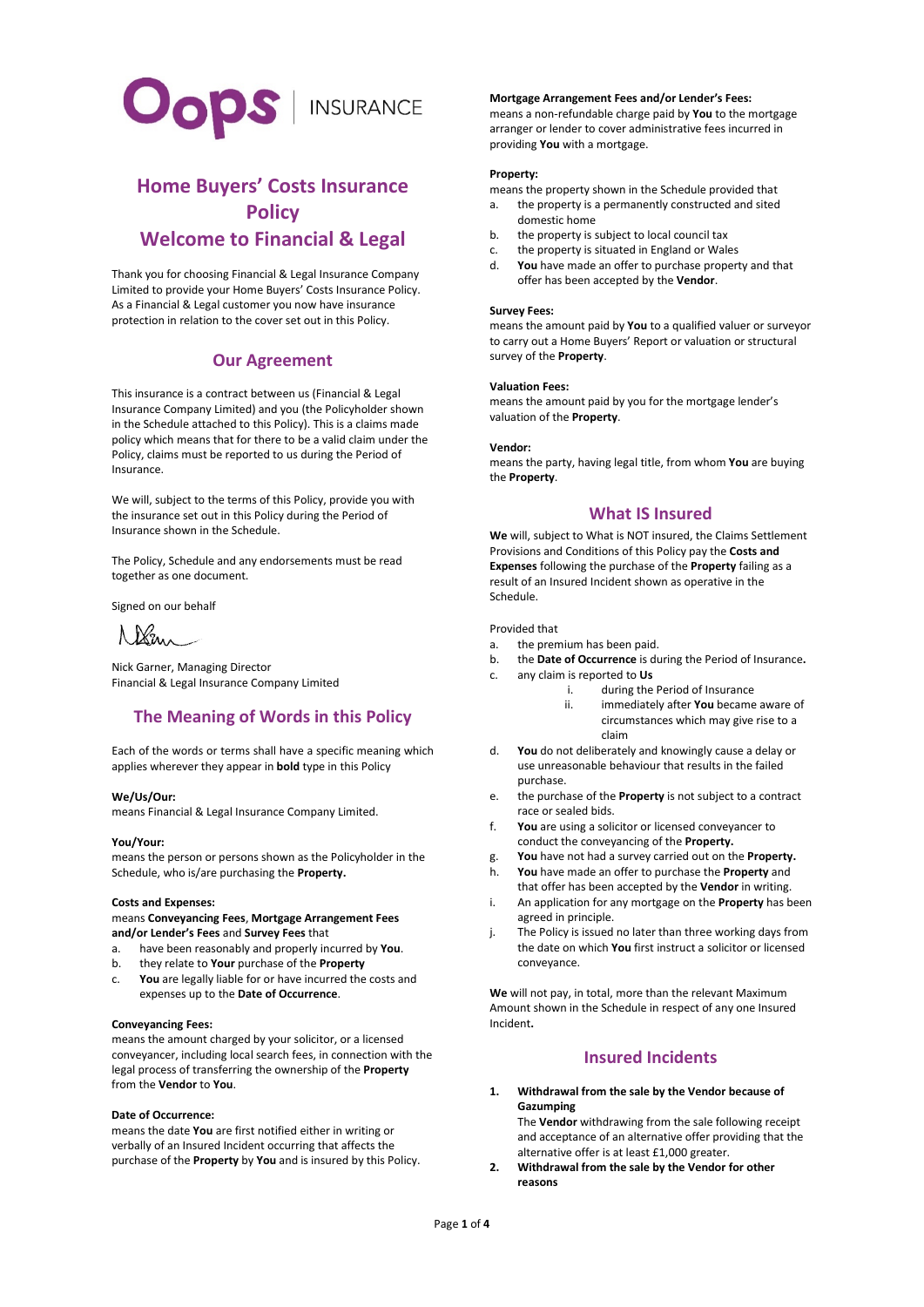The **Vendor** withdrawing from the sale for reasons other than set out in 1. above and which are beyond **Your** control.

#### **3. Adverse Legal Search** An adverse legal search.

### **4. Property Valuation**

The lender's valuation of the **Property** being less than 90% of the amount **You** have offered.

### **5. Structural defects**

Structural defects leading to a revised valuation of the **Property** being at least 10% below the amount **You** have offered.

#### **6. Terminal Illness**

**You** are diagnosed with a terminal illness and are unable or unwilling to continue with the purchase.

#### **7. Redundancy**

**You** are given notice of redundancy and **You** are unable or unwilling to continue with the purchase, providing **You** are not self-employed, **You** are not a company director or partner in a firm giving notice of the redundancy or where the redundancy is voluntary.

#### **8. Damage to the Property**

The **Property** sustains damage during the Period of Insurance where the cost of rectification work exceeds 10% of the **Property** value.

## **What IS NOT Insured**

The following are not insured by this Policy.

**1. Prior costs Costs and Expenses** incurred before the Period of Insurance**.**

#### **2. Your withdrawal**

**Costs and Expenses** if **You** withdraw from the purchase of the **Property** for reasons other than those insured by this Policy.

#### **3. Previous survey**

**Costs and Expenses** if Y**ou** are aware of a previous survey having been carried out to the **Property** up to 90 days prior to the start of the Period of Insurance that might give reasonable cause for the purchase to fail.

#### **4. Prior circumstances**

**Costs and Expenses** if **You** are aware, or ought reasonably to have been aware, prior to the Period of Insurance**,** of any circumstances which could lead to a claim.

#### **5. Delay and unreasonable behaviour**

**Costs and Expenses** if **You** deliberately and knowingly cause a delay or use unreasonable behaviour that results in the failed purchase.

- **6. Refund Costs and Expenses** where **You** are able to obtain a refund.
- **7. Permanent construction Costs and expenses** where the **Property** is not permanently constructed and sited domestic home.
- **8. Obtaining information** Any costs incurred by **You** in obtaining information in

support of **Your** claim under this Policy.

#### **9. Territorial limits**

Any claim where the **Property** is situated outside the England and Wales.

#### **10. War risks**

Any claim arising from any consequences of war, invasion, act of foreign enemy, hostilities (whether war be declared or not), civil war, rebellion, revolution, insurrection, or military or usurped power, confiscation, requisition, terrorism or alleged acts of terrorism as set down in the Terrorism Act 2000, or damage to property by or under the authority of any government, public or local authority.

#### **11. Radioactive contamination and pressure waves**

Any claim, which arises from or is directly or indirectly caused by, contributed to, by or arising from any of the following, or from any similar action or event.

- a) Ionising radiation or contamination by radioactivity from any nuclear fuel or from any nuclear waste from the combustion of nuclear fuel.
- b) The radioactive, toxic, explosive or other hazardous properties of any explosive nuclear assembly or nuclear component of such assembly.
- c) Pressure waves caused by aircraft orm any other airborne devices travelling at sonic or supersonic speeds.

#### **12. Other Insurance**

Any **Costs and Expenses** which can be recovered by **You**  under any other insurance.

## **Conditions**

#### **1. Observance of Terms**

Anyone claiming under this Policy must observe its terms as far as they can apply.

### **2. Assignment**

This insurance is between and binding upon **Us** and **You** and our respective successors in title, but this insurance may not otherwise be assigned by **You** without **Our** prior written consent.

#### **3. Third party rights**

Unless expressly stated in this insurance, nothing in this insurance will create any rights in favour of any person pursuant to the Contracts (Right of Third Parties) Act 1999.

#### **4. Waiver**

If **We** or **You** fail to exercise or enforce any rights conferred on them by this insurance, the failure to do so will not be deemed to be a waiver, nor will it bar the exercise or enforcement of, such rights at any subsequent time.

#### **5. Recoveries**

**We** reserve the right, at **Our** own expense, to take proceedings in **Your** name, to recover any payment made under this Policy. If **You** recover any payments made by **Us** under this Policy such payment recovery must be promptly repaid to **Us.**

#### **6. Governing Law**

This Policy is subject to the law applicable in England, Wales.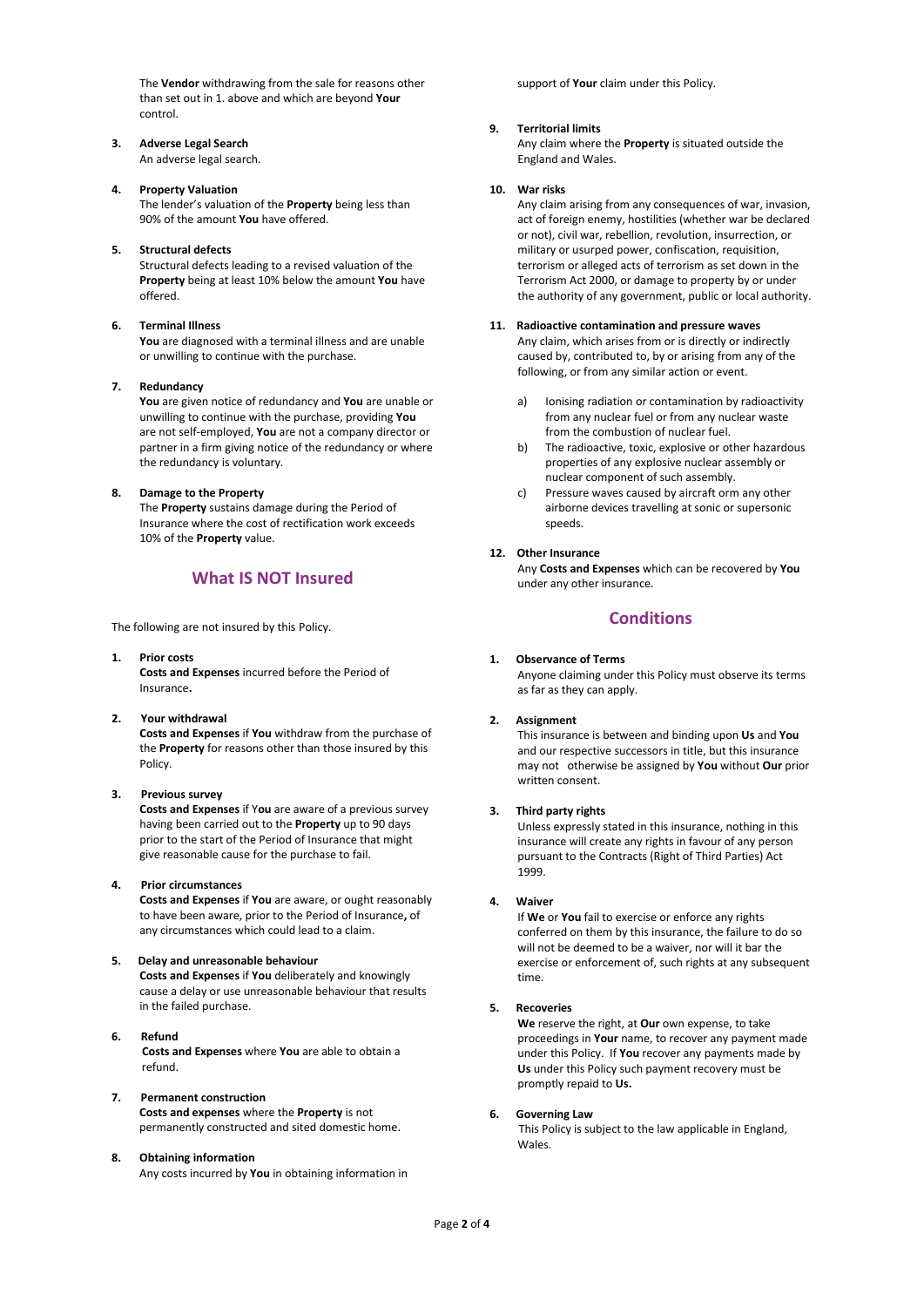# **How to make a Claim 0161 4921639**

If **You** need to contact **Us** or need to make a claim **You** can call **Us** on the above number, email **Us** at

**nonmotorclaims@financialandlegal.co.uk** or write to Financial & Legal insurance company Limited, No.1 Lakeside, Cheadle Royal Business Park, Cheadle, Cheshire, SK8 3GW.

If there is a claim, which is covered by the Policy **We** will then send the **Insured Person** a claim form for completion and return to **Us.**

## **Right to Cancel**

### **Your Right To Cancel**

**You** may cancel this Policy within 14 days of its inception without any premium charge provided there have been no claims. Thereafter, **you** may cancel the Policy at any time however no refund of premium will be available. If **you** cancel the Policy **you** must write to the person who sold **you** this Policy.

#### **Our Right To Cancel**

**We** may cancel this Policy at any time provided that **we** give you 7 days notice of cancellation and there is a valid reason for doing so. Valid reasons for cancellation include, but are not limited to, fraud, dishonesty, or your unreasonable behaviour.

Where we cancel this Policy, we will write to you at your address shown in our records.

## **Financial Services Compensation Scheme**

Financial & Legal Insurance Company Limited are covered by the Financial Services Compensation Scheme, established under the Financial Services and Markets Act 2000 (the "Compensation Scheme"). If Financial & Legal Insurance Company Limited are unable to meet their obligations under this Policy **You** may be entitled to compensation from the Compensation Scheme.

## **How to make a Complaint**

**Our** aim is to provide a first class standard of service at all times. If **You** feel that **You** have been let down and **You** wish to raise a complaint relating to the sale of the Policy, please contact **Your Solicitor**.

If **You** feel that **We** have let **You** down and **You** wish to raise a complaint, please contact **Us** on 0161 603 2230 or in writing to Financial & Legal Insurance Company Limited, No. 1 Lakeside, Cheadle Royal Business Park, Cheadle, Cheshire SK8 3GW.

**Our** staff will attempt to resolve **Your** complaint within 3 business days of receipt and a summary resolution communication letter will be sent to **You**. Where this is not possible, **We** will acknowledge **Your** complaint promptly. If the complaint is not resolved within 4 weeks of receipt, **We** will write to **You** and let **You** know what further action **We** will take. A final response letter will be issued within 8 weeks of receipt.

If, upon receipt of **Our** letter in response to **Your** complaint **You**  remain dissatisfied, **You** may refer **Your** complaint to the Financial Ombudsman Service. **You** can contact the Financial Ombudsman Service at: Exchange Tower, London, E14 9SR.

The use of these facilities does not affect **Your** right to take legal action.

## **Data Protection**

**Your** privacy and the protection of **Your** personal data is important to **us**. **We** will process **Your** personal data in accordance with data protection laws.

**We** are the data controller of any personal data which is provided to **Us** by **Your Solicitor** or which **We** hold about **You** and any personal data which is processed in connection with **Your** Policy with **Us**.

Where **You** provide us with personal data about a person other than yourself (such as a named person under a policy), **You** must inform them that **You** are providing their personal data to **Us** and **You** should refer them to this notice.

To provide **Our** insurance related services, **We** will collect and process **Your** personal data such as **Your** name, contact details, financial and employment information and any information which is relevant to the After the Event Legal Protection insurance policy **We** are providing. In order to provide **Your** insurance policy or to handle and administer a claim **You** make, **We** may also need to collect or process **Your** 'special categories of personal data' such as information relating to **Your** health or criminal convictions data.

**We** process **Your** personal data for the purposes of administering **Your** insurance policy and handling a claim **You** make and carrying out any other insurance related services. **We** also use **Your** personal data for business purposes such as carrying out statistical analysis, fraud prevention, business management, and maintaining **Our** records.

Providing **Our** services will involve sharing **Your** personal data with, and obtaining information about **You** from, third parties such as brokers, credit reference and fraud prevention agencies, **Your Solicitor**, **Our** service providers, **Our** business partners and **Our** regulators.

In some circumstances **We** may transfer your personal data to countries outside of the European Economic Area. **We** will put appropriate safeguards in place to ensure that **Your** personal data is protected.

#### **Further Information**

For further information on how **Your** personal data is used and **Your** rights in relation to **Your** personal data please refer to **Our** Privacy Policy at<https://financialandlegal.co.uk/privacy-policy> or contact **Us** a[t compliance@financialandlegal.co.uk](mailto:compliance@financialandlegal.co.uk) 

#### **Data Retention**

**We** will hold **Your** details for up to seven years after the expiry of **Your** policy, complaint and/or claims settlement.

#### **Your rights**

**Your** personal data is protected by legal rights, which include **Your** rights to:

- Object to **Our** processing of **Your** personal data.
- Request that **Your** personal data is erased or corrected.
- Request access to **Your** personal data and date portability.
- Complain to the Information Commissioner's Office, which regulates the processing of personal data.